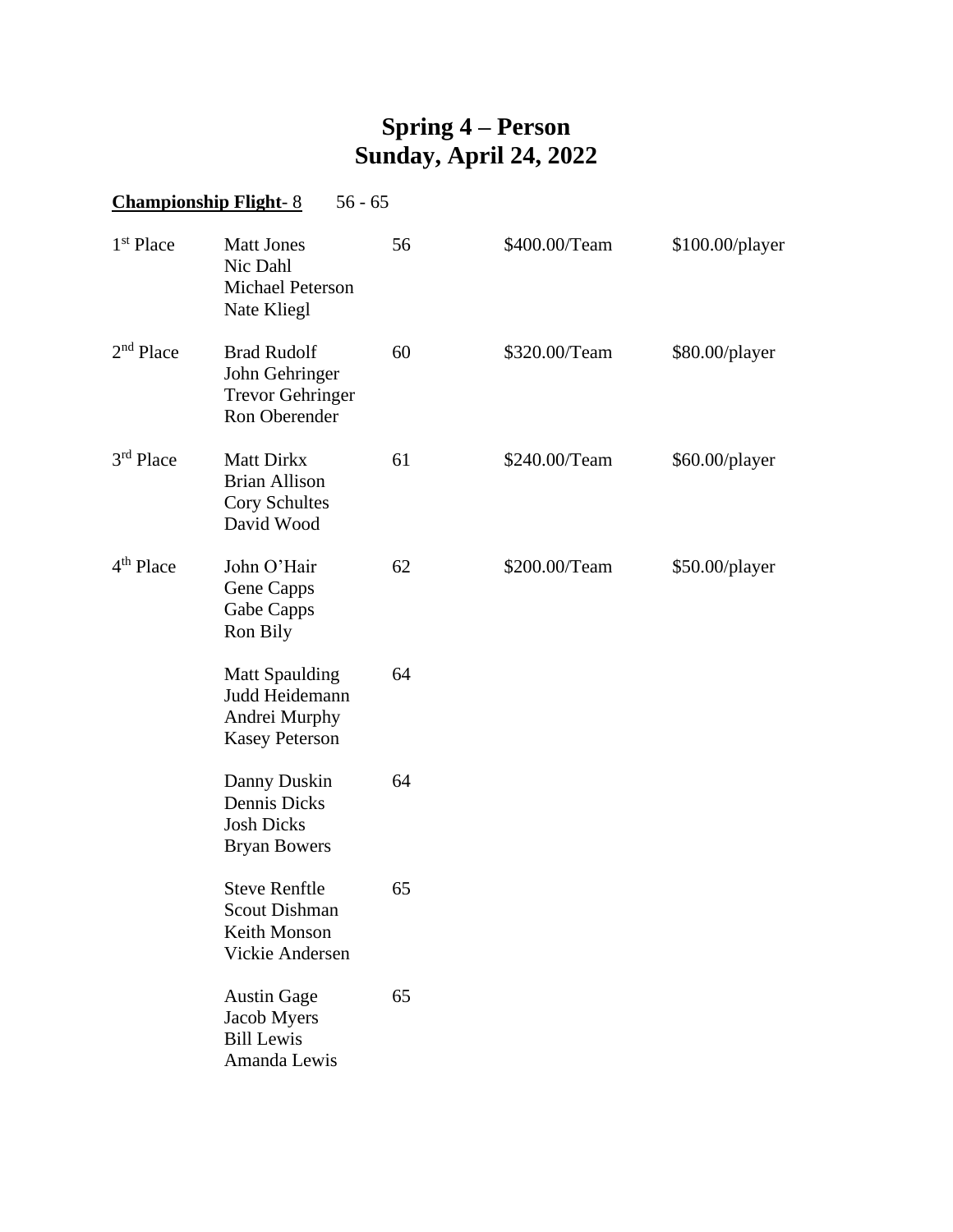| <b>First Flight-9</b> |                                                                                         | $65 - 69$ |               |                 |
|-----------------------|-----------------------------------------------------------------------------------------|-----------|---------------|-----------------|
| 1 <sup>st</sup> Place | <b>Shaun Guyer</b><br><b>Thomas Guyer</b><br>Dave Guyer<br><b>Trevor Swanson</b>        | 65        | \$400.00/Team | \$100.00/player |
| 2 <sup>nd</sup> Place | Ray Condon<br>Stan Baughman<br><b>Jeff Onstot</b><br><b>Joe Stafford</b>                | 66        | \$320.00/Team | \$80.00/player  |
| $3rd$ Place           | Don Newubry<br><b>Christy Newbury</b><br>Connie Keller<br><b>Marty Gruebel</b>          | 66        | \$240.00/Team | \$60.00/player  |
| 4 <sup>th</sup> Place | Michael Holzapfel<br><b>Bob Holzapfel</b><br>Christian Holzapfel<br><b>Tyson Thomas</b> | 66        | \$200.00/Team | \$50.00/player  |
|                       | Dan O'Connor<br><b>Kenny Phillips</b><br>Alan Harder<br>Kim Langerberg                  | 68        |               |                 |
|                       | Darrin Johnson<br>Alan Archibold<br><b>Clint Brown</b><br><b>Jeff Brooks</b>            | 68        |               |                 |
|                       | <b>Brett Wright</b><br>Wade Elgin<br>Joe Butler<br><b>Jake Sparks</b>                   | 68        |               |                 |
|                       | <b>Bob Schmit</b><br><b>Bernie Taylor</b><br>Mike Jones<br>Mick Merritt                 | 68        |               |                 |
|                       | Dan Carpenter<br>James Crawford<br><b>Zach Thorson</b><br><b>Todd Krauth</b>            | 69        |               |                 |